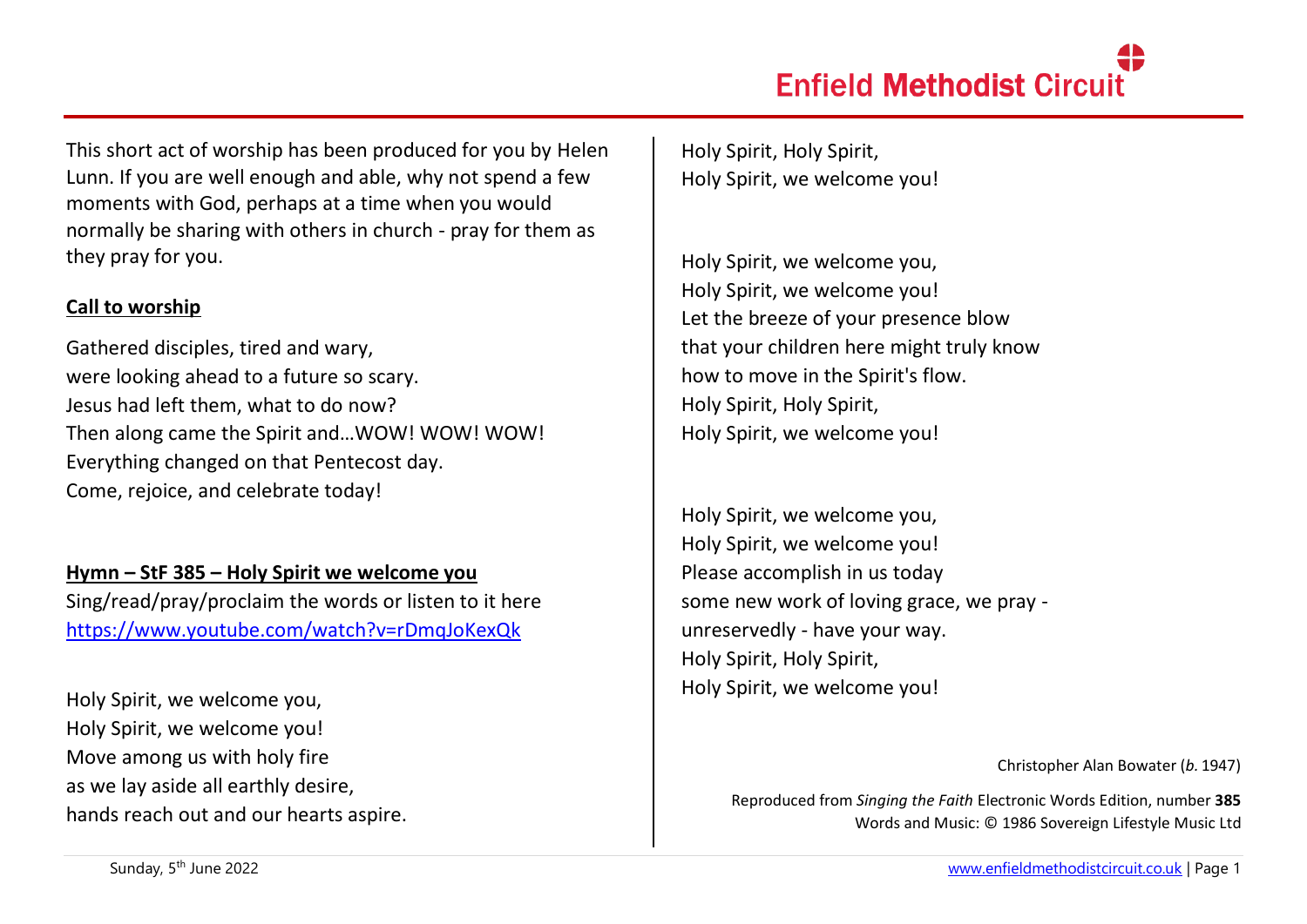# **Enfield Methodist Circuit**

## **A time of prayer**

God of energy and purpose, as lava erupts from a volcano, so may your Spirit erupt today; as water thunders down a waterfall, so may your Spirit thunder today; as a downpour refreshes a tired garden, so may your Spirit refresh us today – that, gathered together with confidence, we may celebrate this special day.

#### God of all,

when we are tired, send your spirit of energy; when we are jaded, send your spirit of refreshment; when we are hesitant, send your spirit of confidence; when we are complacent, send your spirit of challenge; when we are afraid, send your spirit of courage; when we are divided, send your spirit of unity; when we are inward-looking, send your spirit of mission – that your love and grace may spill out from us into your world. In Jesus' name.

Forgive us, God of the universe, when as individuals, as a church or as a nation, we limit your love and hinder the healing work of your Spirit. May we not be restrained or restricted in our faith, but be agents of reconciliation, praying that your saving grace goes out into every corner of the world, to your glory.

We praise you, God of all language and all culture, that in the coming of your Holy Spirit, Jesus' promise to be with us always is fulfilled, and we are equipped and enabled to serve you in the strength and with the energy you delight to bless us with. May every day be as Pentecost – an opportunity to hear you speaking to our hearts, a commissioning to share your gospel, and a chance to celebrate your presence among us. **Amen.**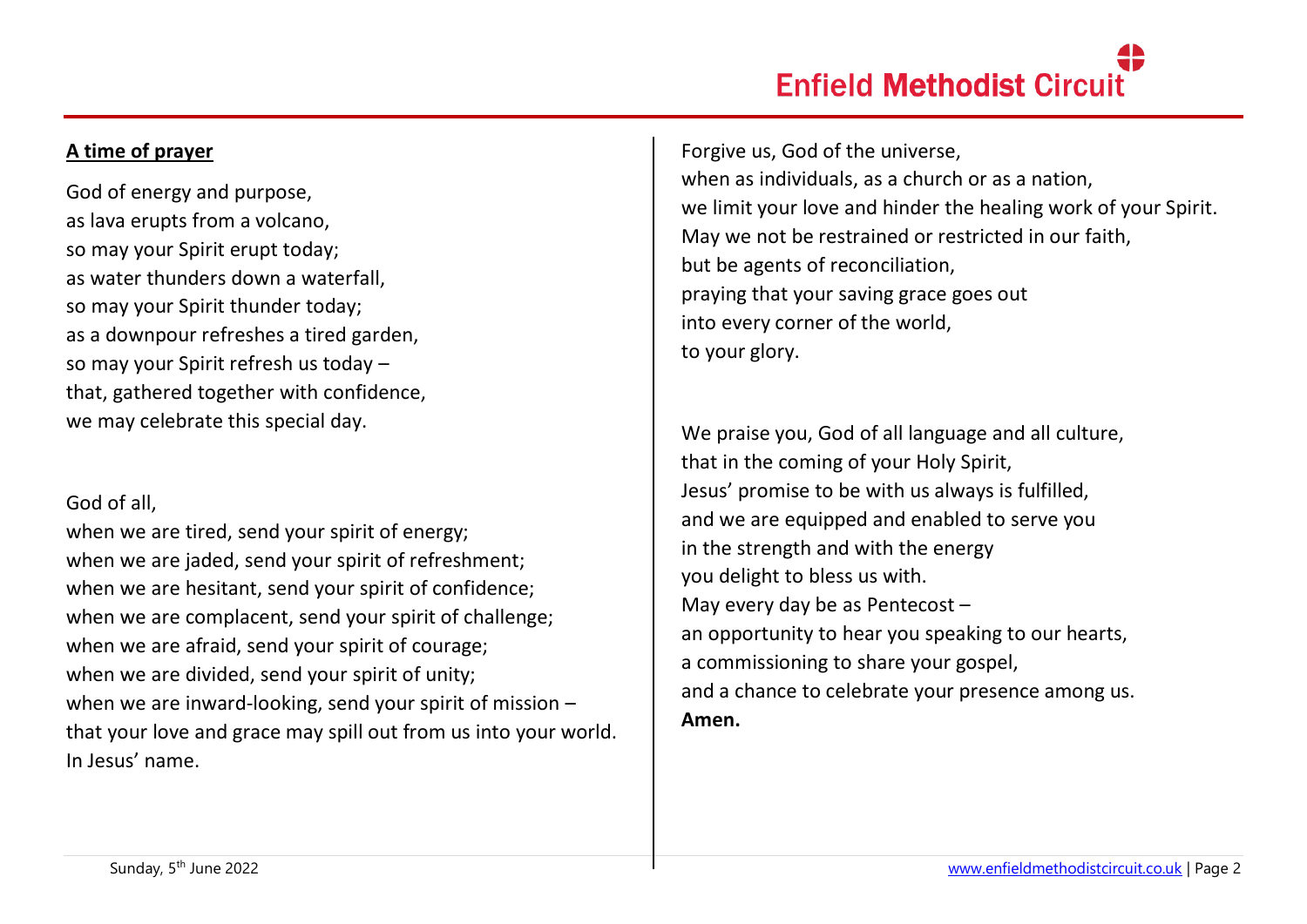#### **Bible Readings**

# **John 14:8-17, 25-27**

**<sup>8</sup>** Philip said, "Lord, show us the Father and that will be enough for us."

**9** Jesus answered: "Don't you know me, Philip, even after I have been among you such a long time? Anyone who has seen me has seen the Father. How can you say, 'Show us the Father'? **<sup>10</sup>**Don't you believe that I am in the Father, and that the Father is in me? The words I say to you I do not speak on my own authority. Rather, it is the Father, living in me, who is doing his work. **<sup>11</sup>** Believe me when I say that I am in the Father and the Father is in me; or at least believe on the evidence of the works themselves.**<sup>12</sup>**Very truly I tell you, whoever believes in me will do the works I have been doing, and they will do even greater things than these, because I am going to the Father. **<sup>13</sup>**And I will do whatever you ask in my name, so that the Father may be glorified in the Son. **<sup>14</sup>** You may ask me for anything in my name, and I will do it.

**<sup>15</sup>** "If you love me, keep my commands. **<sup>16</sup>**And I will ask the Father, and he will give you another advocate to help you and be with you forever— **<sup>17</sup>** the Spirit of truth. The world cannot accept him, because it neither sees him nor knows him. But you know him, for he lives with you and will be<sup>[\[c\]](https://www.biblegateway.com/passage/?search=John+14&version=NIV#fen-NIV-26686c)</sup> in you.

**<sup>25</sup>** "All this I have spoken while still with you. **<sup>26</sup>** But the Advocate, the Holy Spirit, whom the Father will send in my name, will teach you all things and will remind you of everything I have said to you. **<sup>27</sup>** Peace I leave with you; my peace I give you. I do not give to you as the world gives. Do not let your hearts be troubled and do not be afraid.

# **Acts 2:1-21**

When the day of Pentecost came, they were all together in one place.**<sup>2</sup>** Suddenly a sound like the blowing of a violent wind came from heaven and filled the whole house where they were sitting. **<sup>3</sup>** They saw what seemed to be tongues of fire that separated and came to rest on each of them. **<sup>4</sup>**All of them were filled with the Holy Spirit and began to speak in other tongues<sup>[\[a\]](https://www.biblegateway.com/passage/?search=acts+2%3A1-21&version=NIV#fen-NIV-26954a)</sup>as the Spirit enabled them.

**<sup>5</sup>**Now there were staying in Jerusalem God-fearing Jews from every nation under heaven. **<sup>6</sup>**When they heard this sound, a crowd came together in bewilderment, because each one heard their own language being spoken.**<sup>7</sup>**Utterly amazed, they asked: "Aren't all these who are speaking Galileans?**<sup>8</sup>** Then how is it that each of us hears them in our native language?**<sup>9</sup>** Parthians, Medes and Elamites; residents of Mesopotamia, Judea and Cappadocia, Pontus and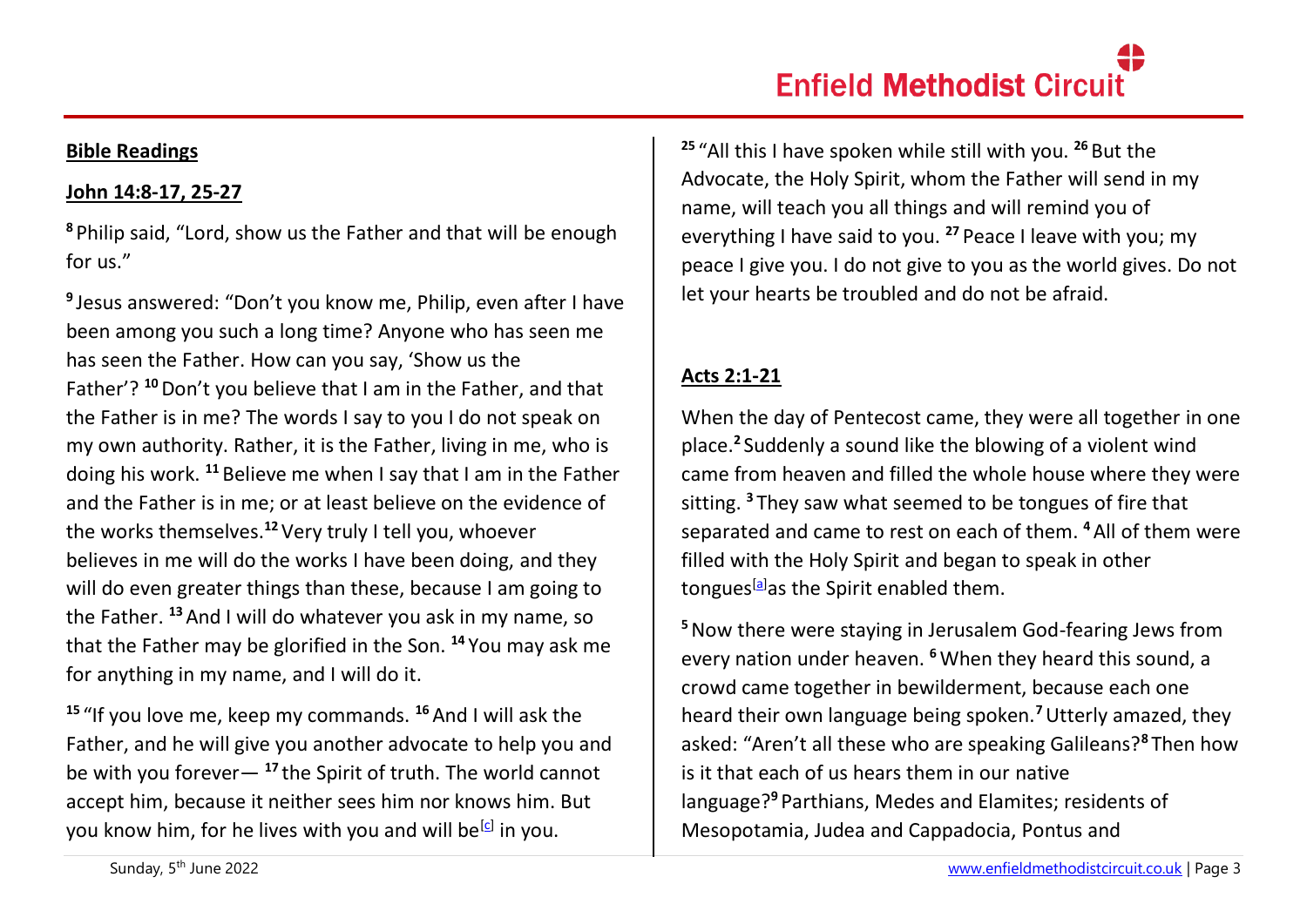Asia,[\[b\]](https://www.biblegateway.com/passage/?search=acts+2%3A1-21&version=NIV#fen-NIV-26959b) **<sup>10</sup>** Phrygia and Pamphylia, Egypt and the parts of Libya near Cyrene; visitors from Rome **<sup>11</sup>** (both Jews and converts to Judaism); Cretans and Arabs—we hear them declaring the wonders of God in our own tongues!" **<sup>12</sup>**Amazed and perplexed, they asked one another, "What does this mean?"

**<sup>13</sup>** Some, however, made fun of them and said, "They have had too much wine."

**<sup>14</sup>** Then Peter stood up with the Eleven, raised his voice and addressed the crowd: "Fellow Jews and all of you who live in Jerusalem, let me explain this to you; listen carefully to what I say. **<sup>15</sup>** These people are not drunk, as you suppose. It's only nine in the morning! **<sup>16</sup>**No, this is what was spoken by the prophet Joel:

**<sup>17</sup>** "'In the last days, God says,

 I will pour out my Spirit on all people. Your sons and daughters will prophesy, your young men will see visions, your old men will dream dreams.

- **<sup>18</sup>** Even on my servants, both men and women, I will pour out my Spirit in those days, and they will prophesy.
- **<sup>19</sup>** I will show wonders in the heavens above and signs on the earth below,

 blood and fire and billows of smoke. **<sup>20</sup>** The sun will be turned to darkness and the moon to blood before the coming of the great and glorious day of the Lord. **<sup>21</sup>**And everyone who calls on the name of the Lord will be saved.' $[<sup>c</sup>]$ 

# **Time to reflect**

What makes things start? In an oven? In a car? A rocket? A kettle? In all of these things, there is considerable power at work, but the action required to start them involves usually just one small step. Pentecost was the start of the Church, and we see how something seemingly so small – an event affecting a few dozen people in one city on one particular day 2,000 years ago – has led to the Church spreading across the globe. How might the Holy Spirit be at work in our generation? What small Spirit-filled steps might we be called to take right now?

The disciples had been told to wait for the Holy Spirit. They had received teaching on what the Holy Spirit would do. When the Spirit came, they recognised it as the work of God and joined in. Some of the crowd asked questions – they wondered what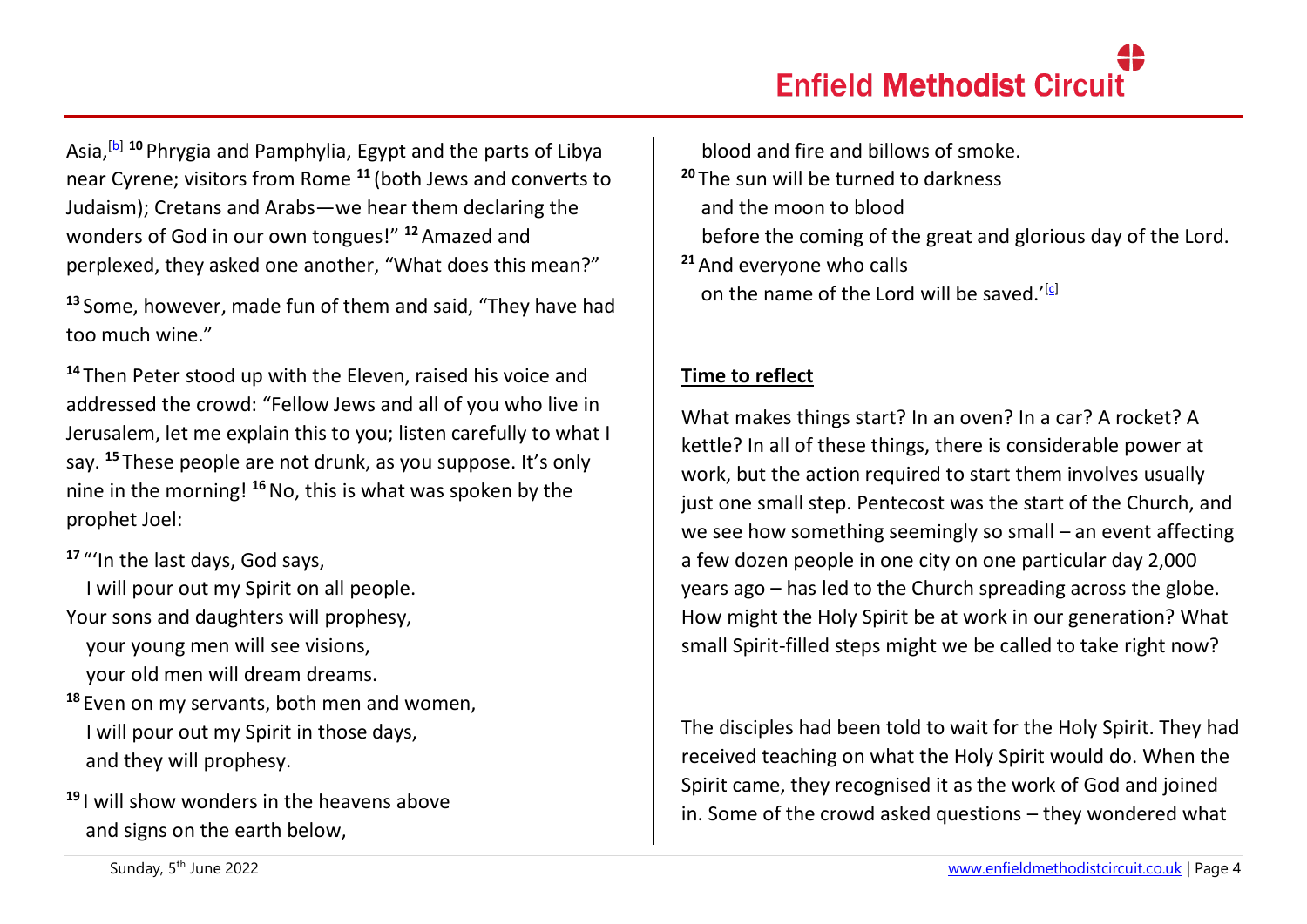was happening; some even dismissed it as the ravings of a bunch of drunkards. Peter and the disciples knew this was the work of the Spirit because they were well prepared. How should we prepare? Do we recognise the work of God – even if it might look to some as if it is something else entirely? Are we prepared to stand up and give an account of ourselves and the gospel?

Do you know anyone who has sought 'Dutch courage'? People sometimes use alcohol to help them lose their inhibitions and gain confidence. The disciples certainly were different after being filled with the Holy Spirit. The Spirit made them bolder, gave them confidence and purpose. In later chapters of Acts, we see how they continued God's work in the face of opposition and persecution. Paul, writing to the Christians in Ephesus, encourages people to 'not get drunk with wine, but be filled with the Spirit'. What might it look like if we were filled with the Holy Spirit in a similar way today?

In speaking to the crowd, Peter draws on Scripture that would be familiar to those listening. What might we draw upon today – in a culture where most know nothing of Hebrew Scripture –

that would ring bells and make sense for people when we proclaim the gospel of Jesus Christ, and the power of the Holy Spirit? Joel's prophetic message is one of restoration not just of Israel but of the whole of creation. How can we speak of the Spirit as the gift of the crucified and exalted Jesus, and the fulfilment of hope for a new creation, in today's world?

We can do this by sharing our story with other people. research published in 2017 by Barna Group and ComRes has shown that 67% of the population know a Christian, 43% of the population believe Jesus rose from the dead and 20% or 1 in 5 people we talk to about Jesus want to know more. So, the course will help us to be able to share with people in a relevant way that will hopefully help them know more about Jesus.

We all have a story to share about how Jesus is working in our lives both in the past and in the present and we are going to be encouraged to share this. How many of you know how God is working within in other people? Maybe you could encourage someone and ask them each week how God has been at work during the week?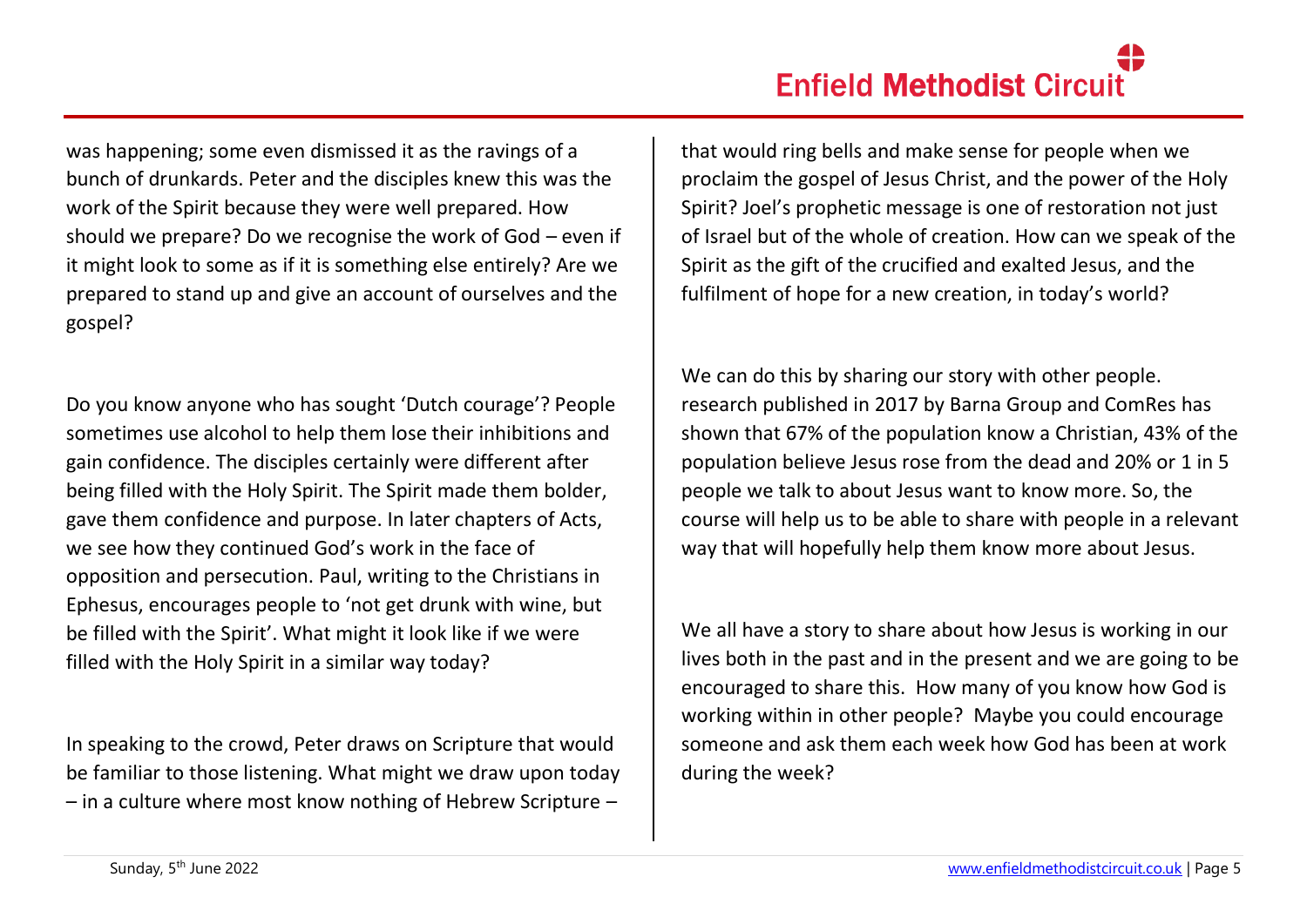Pentecost completes the frame of the Easter season. We've rather lost that meaning: try saying 'Happy Easter' several weeks after Easter Day and you will get very strange looks, even from church-going people. But Pentecost is not a Christian invention – Luke gives the Jewish celebration of first fruits, (which is why so many people are gathered in Jerusalem) significance in the new order of things.

Movement, energy and confusion abound in this narrative from Acts. There is the gathering of the crowd for the feast, the dancing tongues of fire, the chatter of language, the noise of the wind, and then some calm descends as Peter talks. While you can picture and hear the hubbub among the people, a bird's-eye view would suggest that the principal vector of the movement is downwards, and it's unexpected: 'suddenly from heaven...'.

Through the centuries and across the mythology of the Jewish nation, the burning bush that Moses encountered, and the pillar of flame that ran before the Israelites, as they escaped out of Egypt, prefigure this outpouring of God's Holy Spirit. God's intervention with Moses was because God had heard the cry of God's afflicted people. God led them out of slavery into

freedom – to the Promised Land. As the people of the new covenant – the Easter people – our freedom and our holiness are focused in the resurrection of Jesus Christ. Romans 8 ties this together, in the suggestion that, as children of God, we are also heirs with Christ of this priceless inheritance of freedom.

Pentecost provides another cairn or marker point in the Church's year, demanding again that we ask ourselves and our church communities: who is this Jesus for us now? This is more of a spiral than a cycle since we will not be the same people as last year, either individually or collectively. And the gift of the Spirit demands action as well as reflection. The hymn often sung when people are ordained, 'Come, Holy Ghost, our souls inspire', is a call to vocation for all, encouraging the final stage of a dynamic: belief/baptism/table fellowship/proclamation. How do we encourage the energy of the Spirit to move through our congregations?

It is interesting that the final image of the Pentecost readings in John 14.27 is peace. Perhaps this picks up the calm of Peter after the amazement and confusion of the Jerusalem scene; but it is not the sort of peace that the world gives. Peace as the absence of conflict has not been the leitmotif of the early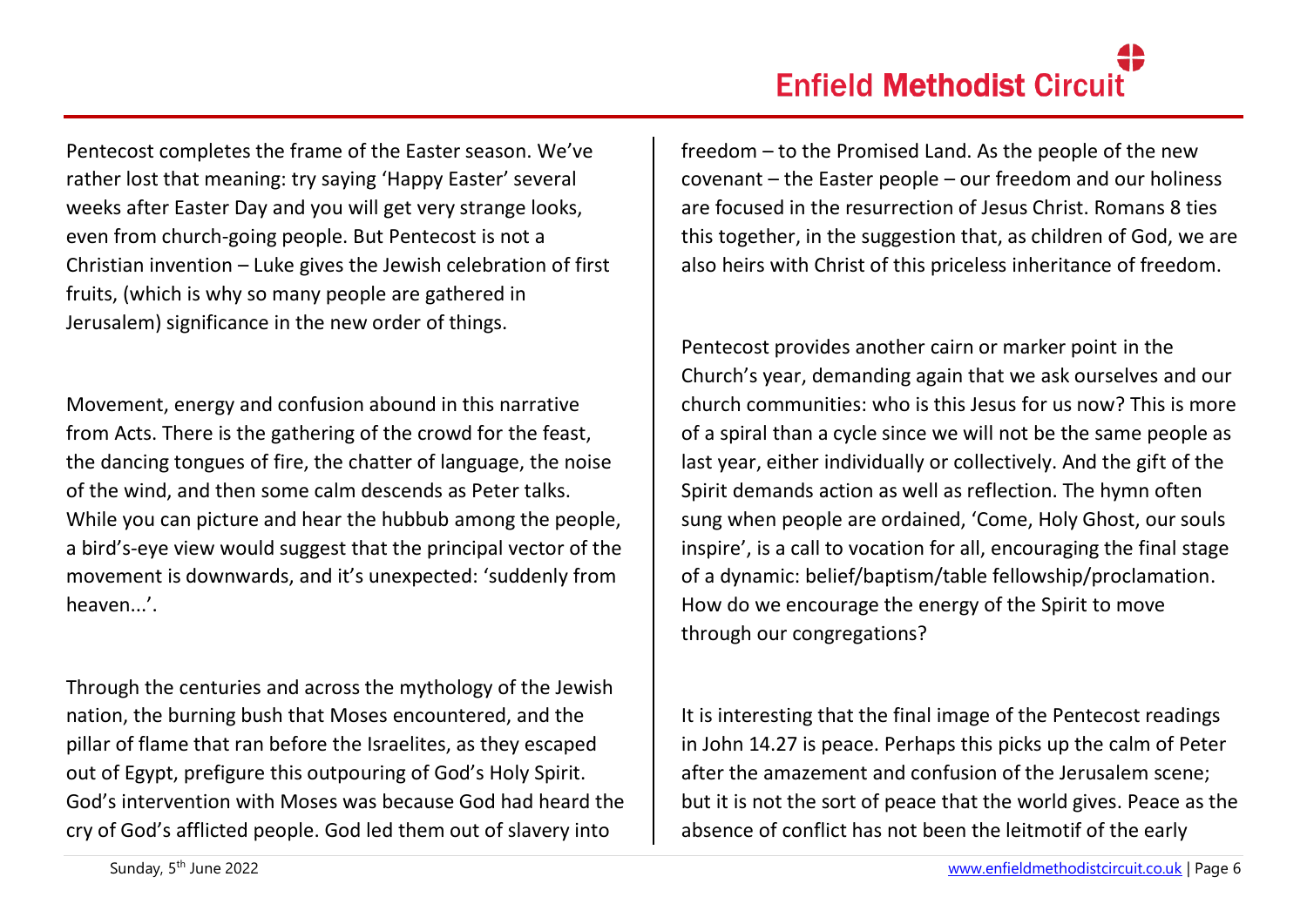growth of Christianity narrated in the Acts reading of this Easter cycle, nor of Jesus' own life. Nor can it be ours if our engagement with faith is really Spirit-filled. Rather, this peace is our assurance of salvation in this world and the next - no need then to be troubled or afraid.

As disciples keep praying and encouraging each other so that you think of ideas and ways that you as a church can reach out to the people in the area, sometimes you may need to think out of the box and look at what the needs are of those around and think how can we help them. Even if we can't attend personally, we should pray for the work of those that do attend for more people to attend.

The disciples' choice to share the good news impacted upon the people who heard their message. So, let us share the good news and how it has impacted us with the people we meet and use the infectious Holy Spirit to get Enfield Circuit churches somewhere that the local community want to come too.

Thank you, loving God, for the freedom that the Spirit gives us. Help us always to choose prayerfully and lovingly

so that the power of the Spirit may unite our love with your love to make the world a more loving place. **Amen.**

# **Hymn – StF 394 – Spirit of God unseen as the wind**

Sing/read/pray/proclaim the words or listen to it here <https://www.youtube.com/watch?v=1hayhpBnPrc>

*Spirit of God, unseen as the wind, gentle as is the dove, teach us the truth and help us believe, show us the Saviour's love.*

You spoke to us long, long ago,

gave us the written word; we read it still, needing its truth, through it God's voice is heard.

*Spirit of God, unseen as the wind, gentle as is the dove, teach us the truth and help us believe*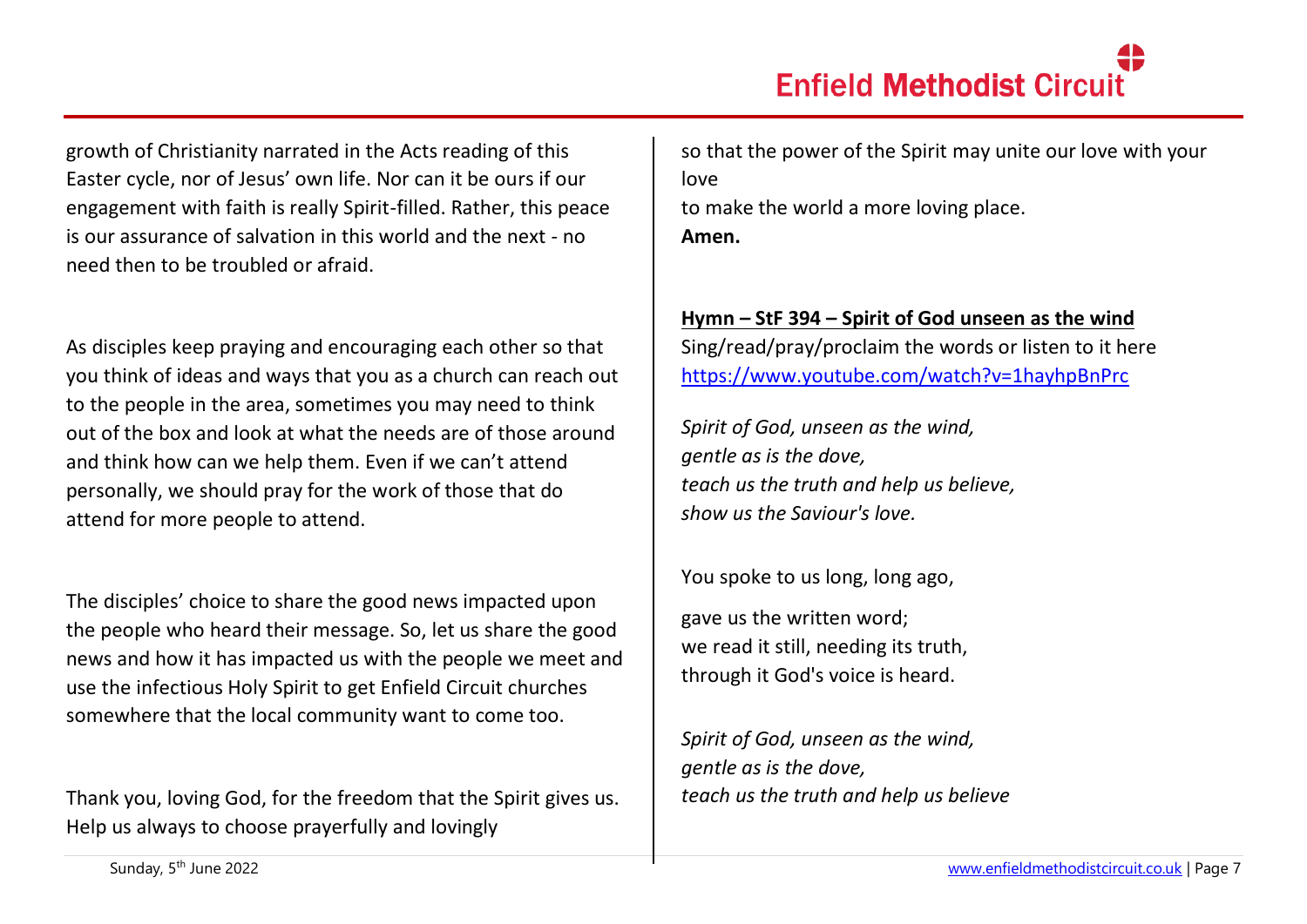Without your help we fail our Lord,

we cannot live his way; we need your power, we need your strength, following Christ each day.

*Spirit of God, unseen as the wind, gentle as is the dove, teach us the truth and help us believe, show us the Saviour's love.*

Margaret V. Old (1932–2001)

Reproduced from *Singing the Faith* Electronic Words Edition, number **394** Words: © Scripture Union, 207-209 Queensway, Bletchley, Milton Keynes, Buckinghamshire. MK2 2EB From *Sing to God*

### **Prayers of Intercession**

Let us pray

Loving God, we pray for the struggling world,

A world which is full of activity and noise,

A world obsessed by getting.

At this time, we think of those around the world that are needing your help. We pray for the areas of the world that are searching for peace, we think especially at this time of the people in Ukraine, Israel, Sri Lanka (pause). We think of those effected by gun and knife crime. Be with the family of those effected and wrap your arms around them showing them your love.

Lord of life, show us your truth And change us.

Loving God, we pray for your struggling Church, A church which is full of division and anger, A church turned too much in upon itself.

At this time, we pray for the work that goes on here in the Enfield Methodist Circuit and in the surrounding area, give the people in these community the strength to do your work as you are asking them and to do this together.

Lord of life, show us your truth

And change us.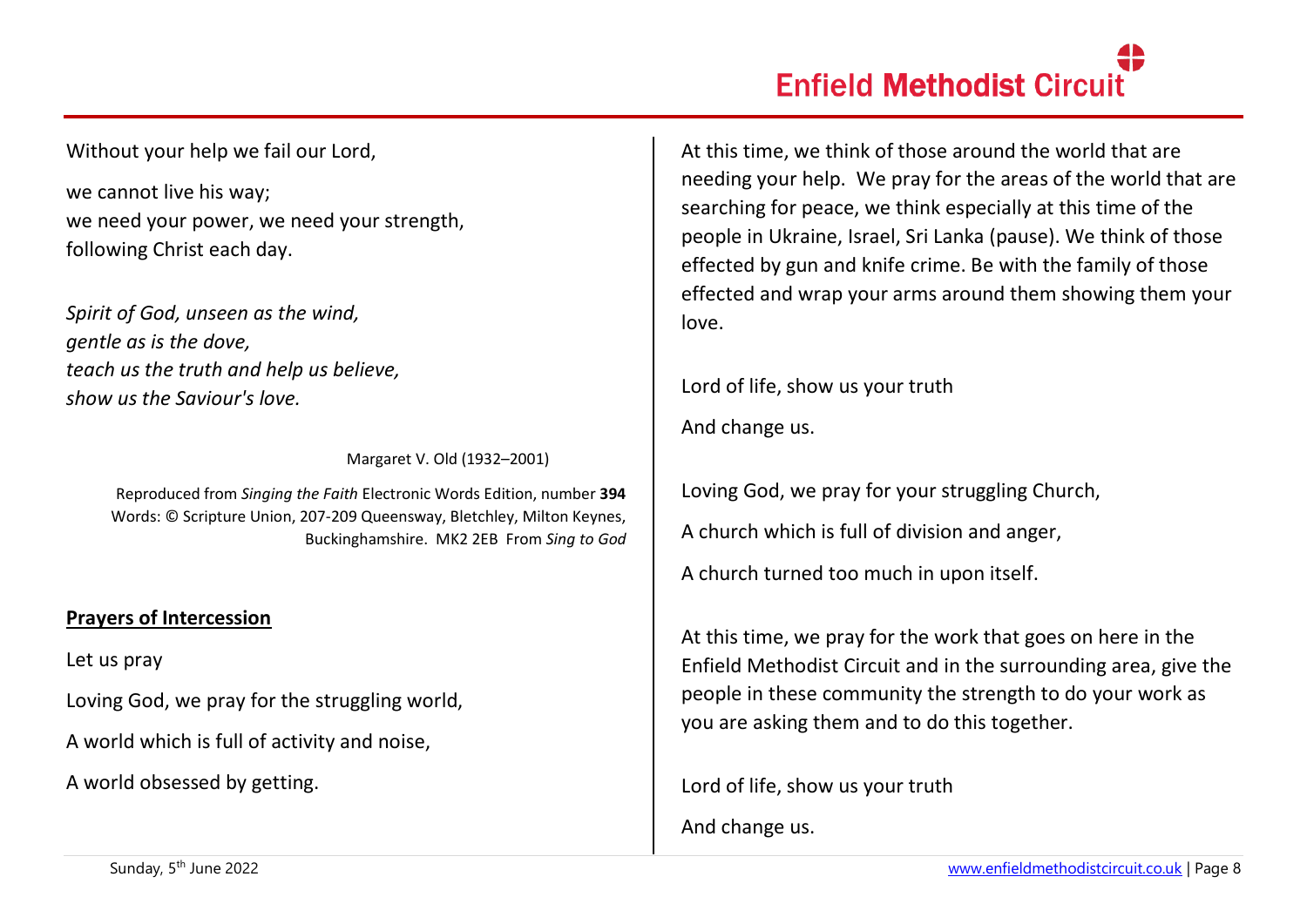# **Enfield Methodist Circuit**

Loving God, we pray for our leaders

For those in authority, those who hold power:

Fill them with your spirit of wisdom;

Fill them with your spirit of compassion.

We pray this jubilee weekend for Her Majesty The Queen as she celebrates 70 years on the throne.

Lord of life, show us your truth

And change us.

Loving God, we pray for those who we know who are ill or need your help at this time, Lord, we may not name them here but you know who they are and are keeping them in our hearts.

Lord of life, show us your truth

And change us.

Loving God, we pray for those seeking new meaning in their lives.

Use us to help them find you.

Lord of life, show us your truth

And change us.

Loving God, we pray for all those who have just begun to know you.

May the forces of this world not get in their way?

Lord of life, show us your truth

And change us.

**Amen**

### **The Lord's Prayer**

Our Father in heaven, hallowed be your Name, your kingdom come, your will be done, on earth as it is in heaven. Give us today our daily bread. Forgive us our sins as we forgive those who sin against us. Save us from the time of trial and deliver us from evil. For the kingdom, the power and the glory are yours, now and for ever. **Amen**.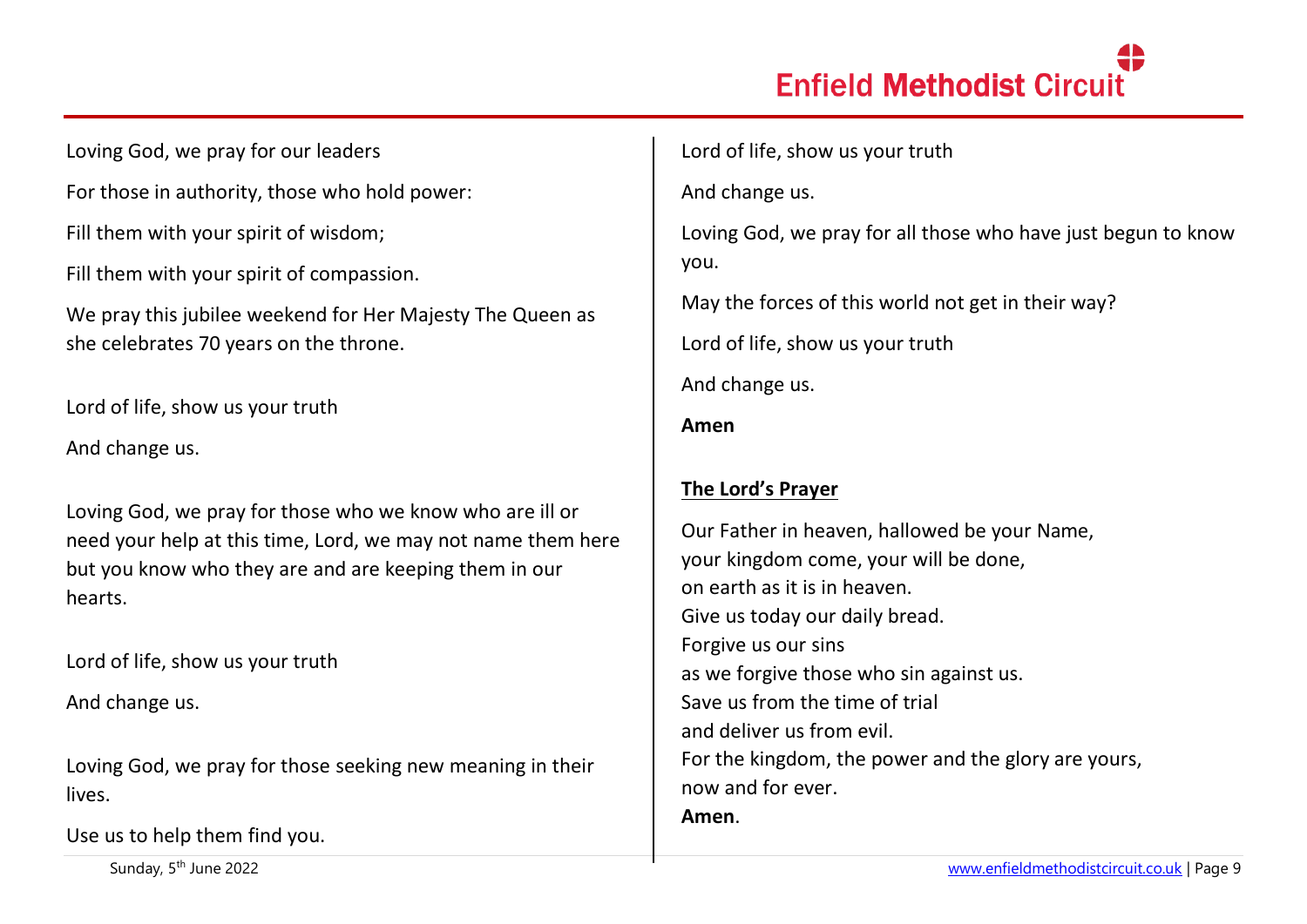**Hymn – StF 397 – The Spirit lives to set us free** Sing/read/pray/proclaim the words or listen to it here [https://www.youtube.com/watch?v=33pmw\\_ubKRc](https://www.youtube.com/watch?v=33pmw_ubKRc)

The Spirit lives to set us free,

walk, walk in the light; he binds us all in unity, walk, walk in the light.

*Walk in the light, walk in the light, walk in the light, walk in the light of the Lord.*

Jesus promised life to all, walk, walk in the light; the dead were wakened by his call, walk, walk in the light.

*Walk in the light, walk in the light, walk in the light, walk in the light of the Lord.*

He died in pain on Calvary, walk, walk in the light; to save the lost like you and me, walk, walk in the light.

*Walk in the light, walk in the light, walk in the light, walk in the light of the Lord.*

We know his death was not the end. walk, walk in the light; he gave his Spirit to be our friend, walk, walk in the light.

*Walk in the light, walk in the light, walk in the light, walk in the light of the Lord.*

By Jesus' love our wounds are healed, walk, walk in the light; the Father's kindness is revealed, walk, walk in the light.